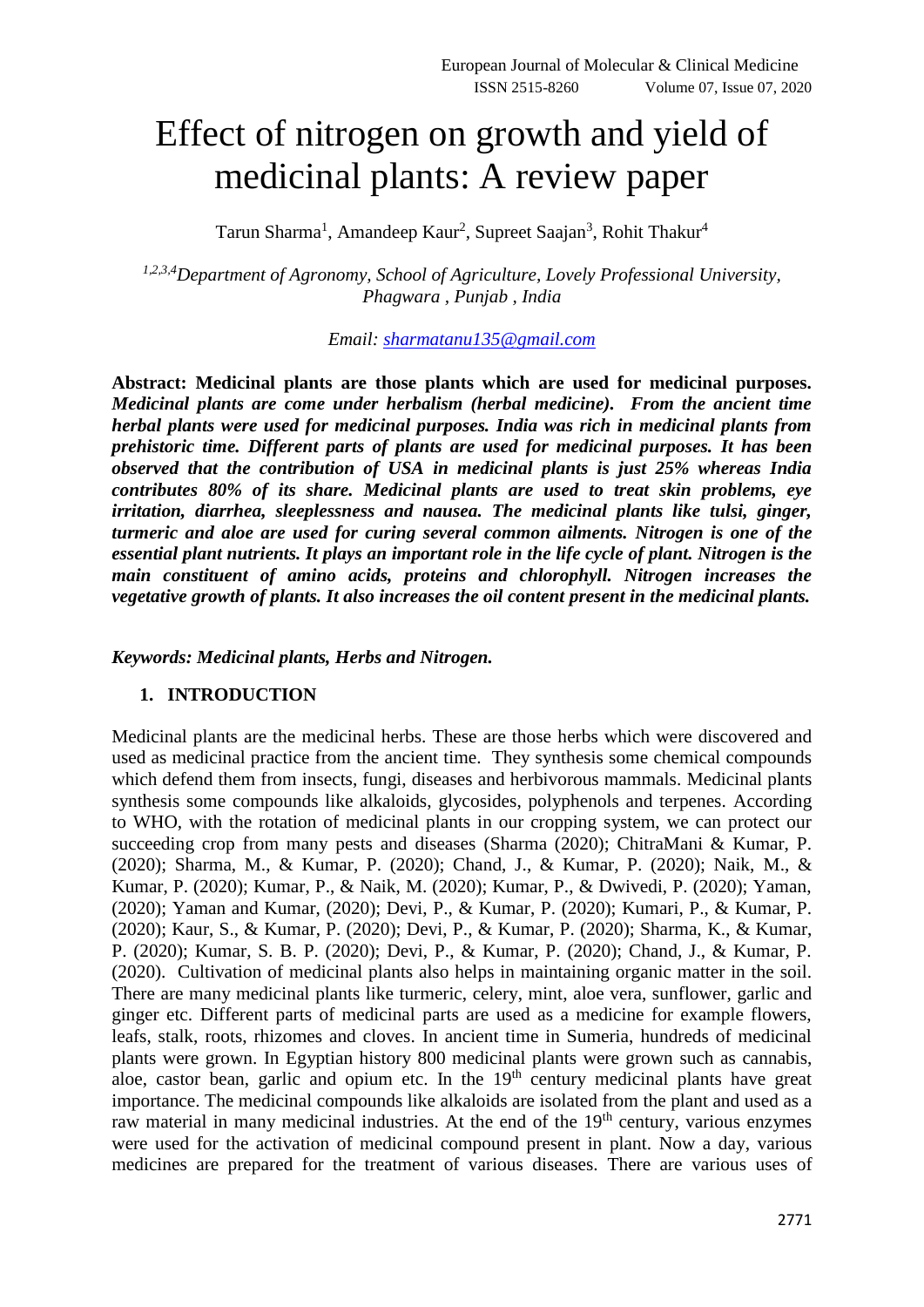medicinal plants. For example, chamomile plant: the flowers of this plant are used to treat wound healing and reduce the swelling. Echinacea plant: roots, leaf and stalk of this plant are used to treat flu, infection and prevent cold. Garlic: the roots and cloves are used to lowering the blood pressure and cholesterol. Ginger: the roots are used to treat nausea and motion sickness. Goldenseal: the roots and rhizomes of the plant are used for the treatment of diarrhea and eye and skin irritation. Ginseng: the roots are used as tonic for immunity purposes. The fruit of milk thistle is used to treat liver condition. The roots of valerian are used for treating sleeplessness and anxiety (Kumar, P. (2019); Kumar, D., Rameshwar, S. D., & Kumar, P. (2019); Dey, S. R., & Kumar, P. (2019); Kumar et al. (2019); Dey, S. R., & Kumar, P. (2019); Kumar, P., & Pathak, S. (2018); Kumar, P., & Dwivedi, P. (2018); Kumar, P., & Pathak, S. (2018); Kumar et al.,2018; Kumar, P., & Hemantaranjan, A. (2017); Dwivedi, P., & Prasann, K. (2016). Kumar, P. (2014); Kumar, P. (2013); Kumar et al. (2013); Prasann, K. (2012); Kumar et al. (2011); Kumar et al. (2014). Nitrogen is one of the essential nutrients which require by plants to complete its life cycle. Nitrogen is a part of primary nutrients. Primary nutrients are those nutrients which require by plants in huge amount. Nitrogen provides energy to plants for growing and producing fruits and vegetables. Nitrogen gives green colour to the plant as it is the part of chlorophyll. It also helps in photosynthesis process for creating food. Nitrogen is the building blocks of proteins. It is the main constituents of protein, chlorophyll and nucleic acids. It gives vigorous growth to plants. It gives vegetative growth and delay the maturity. It makes the plant succulent. The deficiency of nitrogen causes chlorosis in plants i.e yellowing of lower leaves. Deficiency of nitrogen increases the starch content but decreases the protein content. Deficiency symptoms of nitrogen is purple colouration appears in the shoot axis. Wrinkling of cereal grains appears due to the deficiency of nitrogen. Deficiency of nitrogen suppresses or delays the flowering. The excess of nitrogen delay the ripening as it encourages more vegetative growth excess of nitrogen detroits the quality of some crop such as potato, sugarcane and barley etc. it also affects the fruit and grain quality. The excess nitrogen causes lodging and increases straw grain ratio.

#### **1.1 Effect of nitrogen on growth of medicinal plants**

It has been noted that the application of nitrogen increased the vegetative growth of plants. A experiment was conducted on medicinal pumpkin. It had been observed that with the increase in quantity of nitrogen, the plant height increased progressively. (H. Aroiee *et al* ). Sara Yasemin *et al*.2017 observed that the root length of lavender plant decreased with increase in the application of nitrogen content whereas shoot height increased with increase in the application of nitrogen content. It had been concluded that the nitrogen long with phosphorous and potassium increased the height of plant, morphology of leaf, number of nodes and number of branches of the bellflower. But it was also noted that there was no significant difference in root length of all treatments which indicated that nitrogen had no effect on root length. (Kwon *et al*. 2019). Hossain *et al*. 2007 observed that the application of nitrogen in aloe vera increase the height of plant. Kandil *et al*. 2009 observed that mean height of basil plants significantly increased with the application nitrogen fertilizer. Same results were given by Retana *et al*. 2012. Rahul *et al*. 2016 informed that increased in the dose of nitrogen, the vine length of the coleus plant gradually increased. Shalaby *et al*.2008 concluded that increased in application of nitrogenous fertilizers, increase the growth and yield of *Echinacea purpurea*.

#### **1.2 Effect of nitrogen on seed oil content**

It had been noted that the nitrogen had no effect on oil content. A experiment was conducted on medicinal pumpkin. Different types of nitrogen levels were used i.e 0, 75 , 150 , 225 and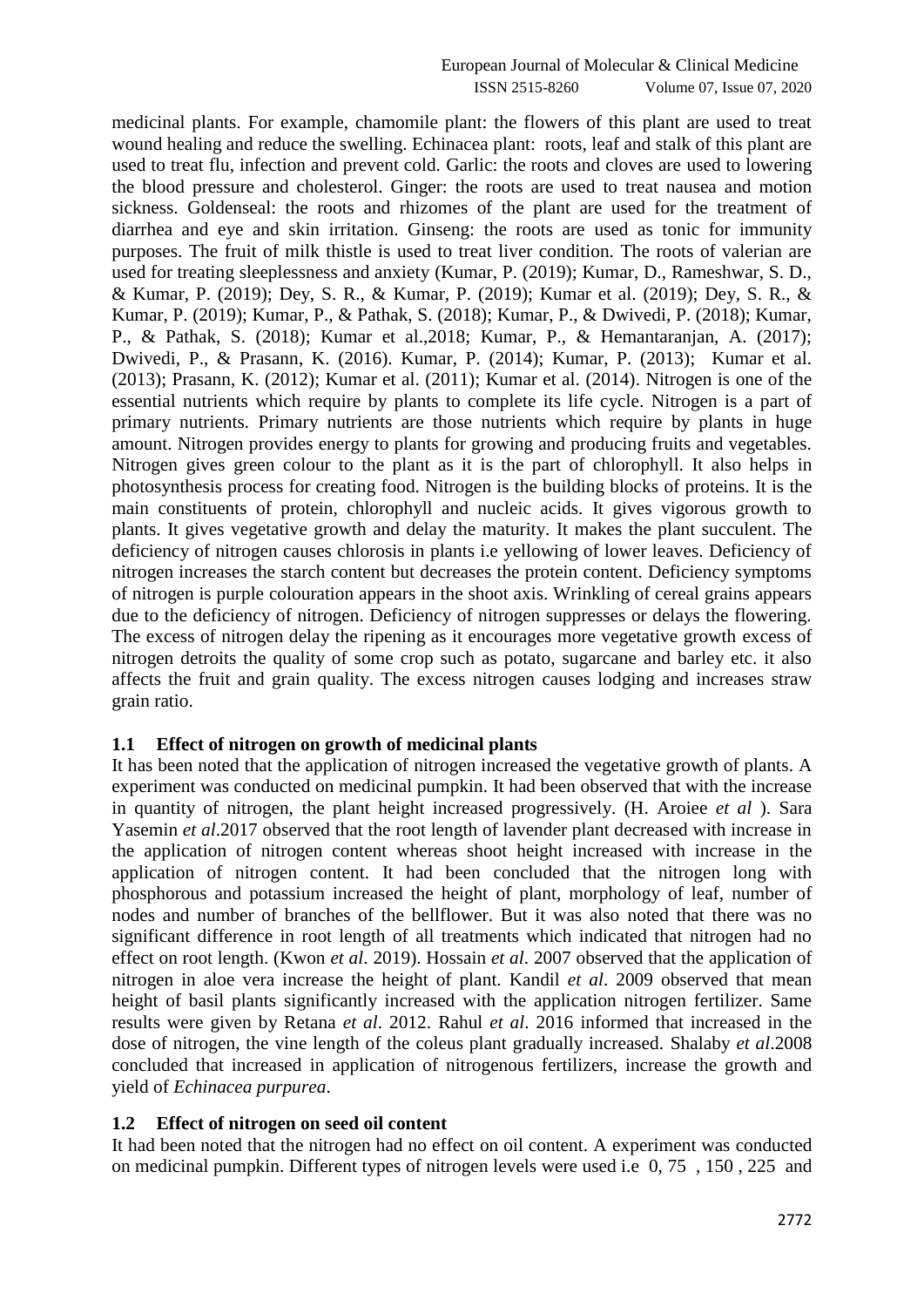$300 \text{ kgha}^{-1}$ . The oil content at nitrogen levels 75 kgha<sup>-1</sup> and 150 kgha<sup>-1</sup> were almost similar. Whereas with increase in nitrogen level the oil content became decreased (H. Aroiee *et al* ). Ceylan, 1996 observed that nitrogen increases the vegetative growth of herb plants which directly increased the total oil yield. It was observed that the quality of fennel was improved with application of nitrogenous fertilizer. Five nitrogen values (0, 40 kg N/ha, 80 kg N/ha, 120 kg N/ha, 160 kg Nha-1 ) were used on four fennel varieties (Isfahan, EU11486, Tehran and Yazd). The application of 160 kg N /ha increased the oil content in the fennel and EU1186 was the superior variety which responded to nitrogen.(Ali *et al*. 2012). Ayub *et al*. (2011) conducted the three year experiment in which they reported that with increased in the nitrogen content the oil content of fennel plant was also increased.

## **1.3 Effect of nitrogen on yield of medicinal plants**

The experiment was conducted in which different nitrogen levels ( 0, 75, 150 kg/ha) were used. It was observed that with the increased in the nitrogen level, the yield of thymus serphyllum was also increased. (Pal *et al* . 2016) . The tuber yield of the coleus plant gradually increased with increased in the application of nitrogen fertilizer.(Rahul et al.2016). Kamlesh ahirwar concluded that the nitrogen level at 200 kg/ha in turmeric plant significantly increased the yield of rhizomes. A research was conducted at Egypt on stevia plant in which nitrogen level had increased from 10 to 30 kg Nha<sup>-1</sup>. Results showed that the dry leaf biomass yield was increased upto 64 percent as compare to lower dose.(Allam *et al*. 2001). Ingle *et al*. 2004 resulted that combination of 20 tonne fym/ha along with 30 kg N/ha significantly increased the dry tuber yield of safed musali. It had been observed that deduction in the nitrogen levels had good impact on energy balance and environmental pollution. The application of 90 kg N/ha significantly increased the growth and seed yield of isabgol. But the application of 60 kg N/ha was good in terms of cost benefit ratio.(Ashraf *et al*.2006 ). Zubair (2003) observed that with increase in the application of nitrogen, the umbels and seed yield of the fennel plant was increased.

### **2. CONCLUSION**

Medicinal plants are very useful for us. They are used to treat many ailments of our daily life. Nitrogen has great impact on the medicinal plant. It increases the vegetative growth as well as its yield. But it has no direct impact on the root length and oil content of medicinal plants. Nitrogen is the building block of proteins. It requires by plants in huge amount for their proper growth and development. It requires by plant at different stages of their life cycle.

#### **REFERENCES**

- [1] Allam AI, Nassar AM, Besheit SY. 2001. nile.enal.sci.eg/Arc Journal/uga.htm.
- [2] Aroiee, H. and Omidbaigi, R. (2004). EFFECTS OF NITROGEN FERTILIZER ON PRODUCTIVITY OF MEDICINAL PUMPKIN. Acta Hortic. 629, 415-419 DOI: 10.17660/ActaHortic.2004.629.54
- [3] Ashraf M, Qasim Ali, Eui Shik Rha. Effect of Varying Nitrogen Regimes on Growth, Seed Yield, and Nutrient Accumulation in Isabgol, Journal of Plant Nutrition. 2006; 29:535-542.
- [4] S. Shalaby, S. E. El-Gengaihi, E. A. Agina, A. S. El-Khayat & S. F. Hendawy (1997) Growth and Yield of *Echinacea purpurea* L. as Influenced by Planting Density and Fertilization, Journal of Herbs, Spices & Medicinal Plants, 5:1, 69-76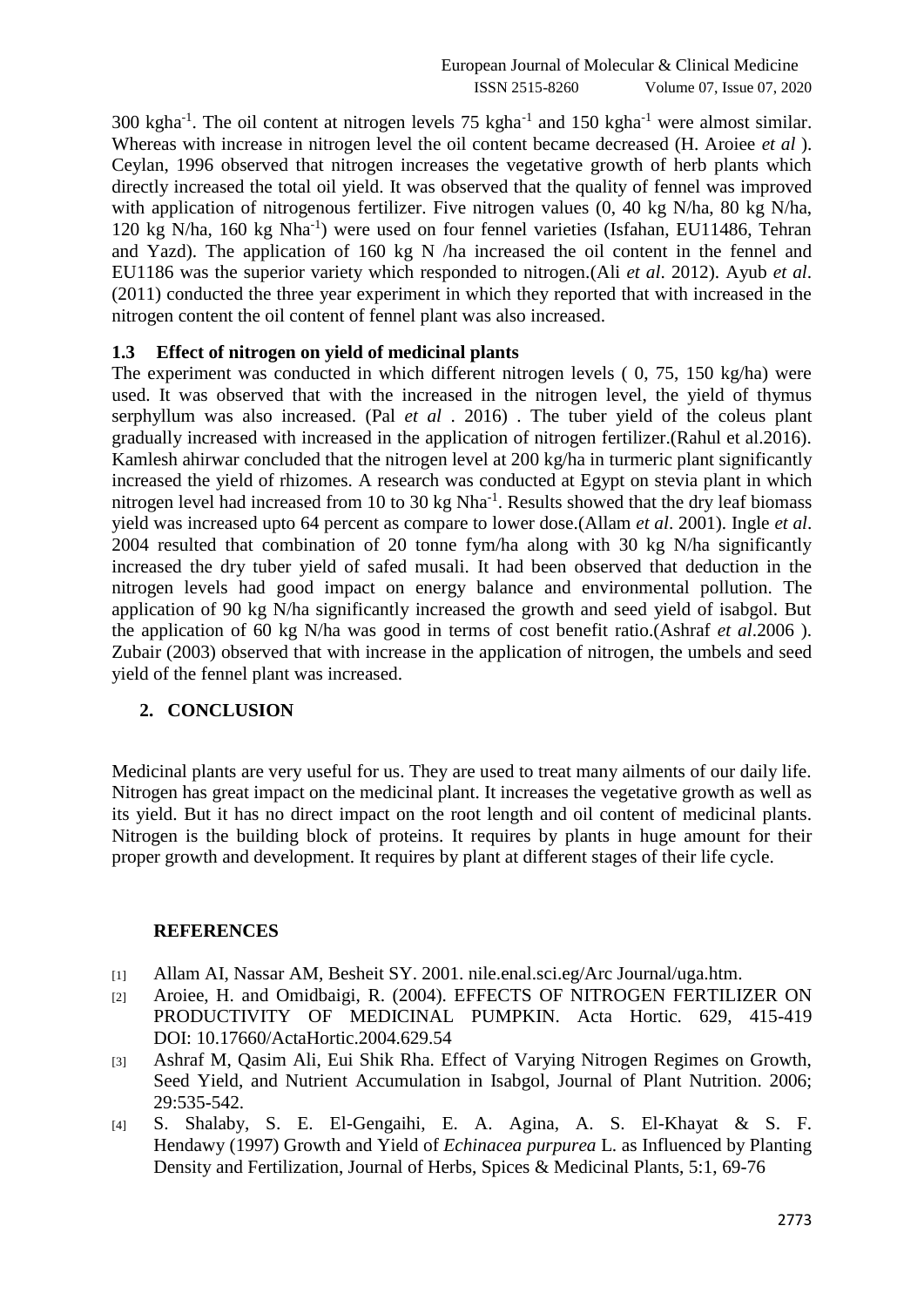- [5] Hossain KL, Wadud MA, Kashem E, Santosa MS, Ali. Effect of different nitrogen and potassium rates on agronomic characters of Aloe indica. Bul. Agron. 2007; 35(1):58-62.
- [6] Ingle VG, Wankhade SG, Jadhao BJ, Men MU. Effect of manure and fertilizer levels on yield of Safed musali, Agric. Sci. Digest. 2004; 24(4):311-312.
- [7] Janaki Pal, R.S.Adhikari and Negi, J.S. 2016. Effect of Nitrogen, Phosphorus and Potassium on Growth and Green Herb Yield of Thymus serphyllum. Int.J.Curr.Microbiol.App.Sci. 5(1): 406- 410.
- [8] Kamlesh Ahirwar. Effect of Nitrogen and Potassium Levels on Growth and Yield of Turmeric (Curcuma longa L.), thesis, 2009
- [9] Kandil MA, Khatab ME, Ahmed SS, Schnug E. Herbal and essential oil yield of Genovese basil (Ocimum basilicum L.) grown with mineral and organic fertilizer sources in Egypt. J Kulturpflanzen. 2009; 61(12):443- 449.
- [10] Kwon, S., Kim, H., Roy, S.K. *et al.* Effects of Nitrogen, Phosphorus and Potassium Fertilizers on Growth Characteristics of Two Species of Bellflower (*Platycodon grandiflorum*). *J. Crop Sci. Biotechnol.* 22, 481–487 (2019).
- [11] Rahul S, Phatak, Laxminarayan Hegde, Vijaykumar Narayanpur NK, Hegde. Effect of nutrient doses on growth, seed yield and tuber yield of glory lily (Gloriosasuperba L.) Res. Environ. Life Sci. 2016; 9(5):634-636
- [12] Renata Nurzyńska-Wierdak, Ewa Rożek, Katarzyna Dzida, Bartłomiej Borowski. Growth response to nitrogen and potassium fertilization of common basil (Ocimum basilicum L.) plants. Acta Sci. Pol., Hortorum Cultus. 2012; 11(2):275-288
- [13] Zubair M (2003). Growth and yield response of fennel to different seed rates and nitrogen levels. M.Sc Thesis, Dept. Of Agron, Uni. of Agric., Faisalabad, Pakistan.
- [14] Sharma, M. (2020). Plant Metabolites under Heavy Metal Research. In: *Metal Toxicity in Agriculture Crops: Emerging Trends* 275-296 (Eds: Prasann Kumar and Shipa Rani Dey, Scientific Publishers).
- [15] Sharma, M. (2020). Vacuole, Trichome and Hydropotes Sequestration. In: *Metal Toxicity in Agriculture Crops: Emerging Trends* 21-42 (Eds: Prasann Kumar and Shipa Rani Dey, Scientific Publishers).
- [16] Sharma, M. (2020). Role of Growth Hormone in Mitigation of Heavy Metal Stress. In: *Metal Toxicity in Agriculture Crops: Emerging Trends* 43-64 (Eds: Prasann Kumar and Shipa Rani Dey, Scientific Publishers).
- [17] Yaman & Kumar, P. (2020). Organic Farming and its Need, Importance, Ministries and Constraints for its adoption. Ashok K. Rathoure; Pawan Kumar Bharti and Jaswant Ray (Ed.), Vermitechnology, Farm and Fertilizer (103-111). New Delhi: Discovery Publishing House Pvt. Ltd.
- [18] Yaman. (2020). Heavy Metal Detoxification and Signal Transduction Pathway. Prasann Kumar (Ed.), Metal Toxicity in Agriculture Crops: Emerging Trends (387-422). Jodhpur (India): Scientific publisher.
- [19] ChitraMani, Kumar, P. (2020). Evaluation of antimony induced biochemical shift in mustard. Plant Archives, 20(2), 3493-3498.
- [20] Sharma, M., & Kumar, P. (2020). Biochemical alteration of mustard grown under tin contaminated soil. Plant Archives, 20(2), 3487-3492.
- [21] Chand, J., & Kumar, P. (2020). Yield attribute shift of mustard grown under cadmium contaminated soil. Plant Archives, 20(2), 3518-3523.
- [22] Naik, M., & Kumar, P. (2020). Role of growth regulators and microbes for metal detoxification in plants and soil. Plant Archives, 20(2), 2820-2824.
- [23] Kumar, P., & Naik, M. (2020). Biotic symbiosis and plant growth regulators as a strategy against cadmium and lead stress in chickpea. Plant Archives, 20(2), 2495-2500.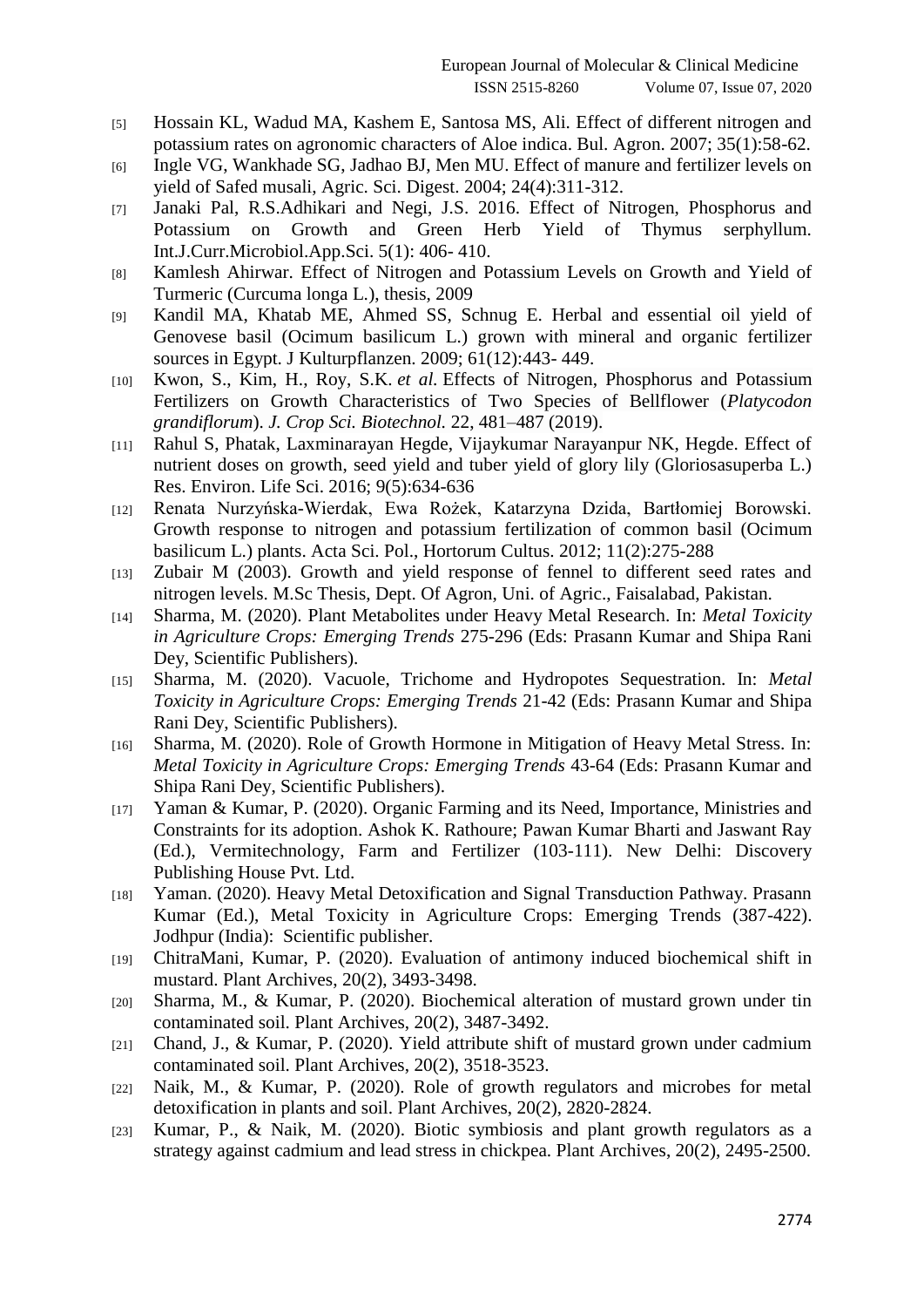- [24] Kumar, P., & Dwivedi, P. (2020). Lignin estimation in sorghum leaves grown under hazardous waste site. Plant Archives, 20(2), 2558-2561.
- [25] Devi, P., & Kumar, P. (2020). Concept and Application of Phytoremediation in the Fight of Heavy Metal Toxicity. Journal of Pharmaceutical Sciences and Research, 12(6), 795-804.
- [26] Kumari, P., & Kumar, P. (2020). Trichoderma fungus in mitigation of rhizosphere arsenic: with special reference to biochemical changes. Plant Archives, 20(2), 3512- 3517.
- [27] Kaur, S., & Kumar, P. (2020). Ameliorative effect of trichoderma, rhizobium and mycorrhiza on internodal length, leaf area and total soluble protein in mung bean (Vigna radiata [L.] R. Wilazek) under drought stress. Journal of Pharmacognosy and Phytochemistry, 9(4), 971-977.
- [28] Devi, P., & Kumar, P. (2020). Effect of bioremediation on internodal length and leaf area of maize plant cultivated in contaminated soil with chromium metal. Journal of Pharmacognosy and Phytochemistry, 9(4), 1408-1413.
- [29] Sharma, K., & Kumar, P. (2020). Mitigating the effect of biofertilizers on morphological and biochemical level in pearl millet grown under mercury toxicity. Journal of Pharmacognosy and Phytochemistry, 9(4), 955-961.
- [30] Kumar, S. B. P. (2020). Salinity stress, its physiological response and mitigating effects of microbial bio inoculants and organic compounds. Journal of Pharmacognosy and Phytochemistry, 9(4), 1397-1303.
- [31] Devi, P., & Kumar, P. (2020). Enhancement effect of biofertilizers on germination percentage and plant height in maize grown under chromium toxic soil. Journal of Pharmacognosy and Phytochemistry, 9(4), 702-707.
- [32] Chand, J., & Kumar, P. (2020). Biochemical shift of mustard grown under cadmium contaminated soil. Journal of Pharmacognosy and Phytochemistry, 9(3), 178-183.
- [33] Kumar, P. (2019). Evaluation Of Internodal Length And Node Number Of Pea Treated With Heavy Metal, Polyamines And Glomus. Journal of the Gujarat Research Society, 21(10s), 518-523.
- [34] Kumar, D., Rameshwar, S. D., & Kumar, P. (2019). Effect Of Intergated Application Of Inorganic And Organic Fertilizers On The Roots Of Chickpea. Plant Archives, 19(1), 857-860.
- [35] Dey, S. R., & Kumar, P. (2019). Analysis of Available Nitrogen of Wheat Cultivated Soil Treated with Organic and Inorganic Source of Fertilizers. Int. J. Curr. Microbiol. App. Sci, 8(8), 2986-2990.
- [36] Kumar, P., Siddique, A., Thakur, V., & Singh, M. (2019). Effect of putrescine and glomus on total reducing sugar in cadmium treated sorghum crop. Journal of Pharmacognosy and Phytochemistry, 8(2), 313-316.
- [37] Dey, S. R., & Kumar, P. (2019). Cadmium induced biochemical shift in maize. Journal of Pharmacognosy and Phytochemistry, 8(1), 2038-2045.
- [38] Kumar, P., & Pathak, S. (2018). Short-Term Response of Plants Grown under Heavy Metal Toxicity. Heavy Metals, 69.
- [39] Kumar, P., & Dwivedi, P. (2018). Plant lectins, agricultural advancements and mammalian toxicity. Molecular Physiology of Abiotic Stresses in Plant Productivity, 360.
- [40] Kumar, P., & Pathak, S. (2018). Nitric oxide: a key driver of signaling in plants. MOJ Eco Environ Sci, 3(3), 145-148.
- [41] Kumar, P., Pathak, S., Amarnath, K. S., Teja, P. V. B., Dileep, B., Kumar, K., ... & Siddique, A. (2018). Effect of growth regulator on morpho-physiological attributes of chilli: a case study. Plant Archives, 18(2), 1771-1776.